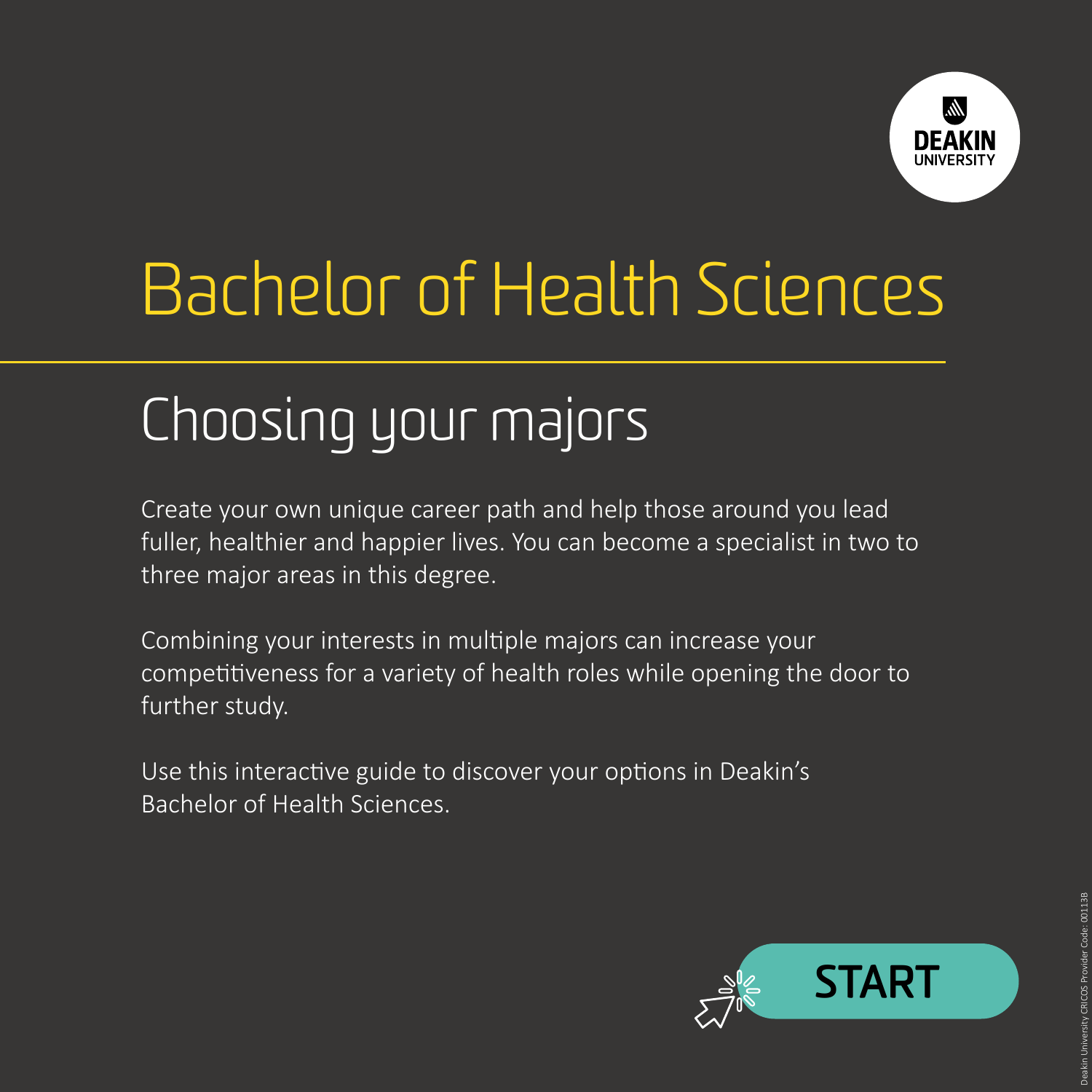## <span id="page-1-0"></span>Bachelor of Health Sciences Majors

Click on each to see their career outcomes:

| Environmental Health     | <b>Exercise Science</b>              | Family, Society and Health | <b>Food Studies</b>          |
|--------------------------|--------------------------------------|----------------------------|------------------------------|
| Health Promotion         | Health, Nature and<br>Sustainability | Medical Biotechnology      | Nutrition                    |
| Disability and Inclusion | Physical Activity and Health         | Psychological Science      | Psychology for Allied Health |
| Public Health            |                                      |                            |                              |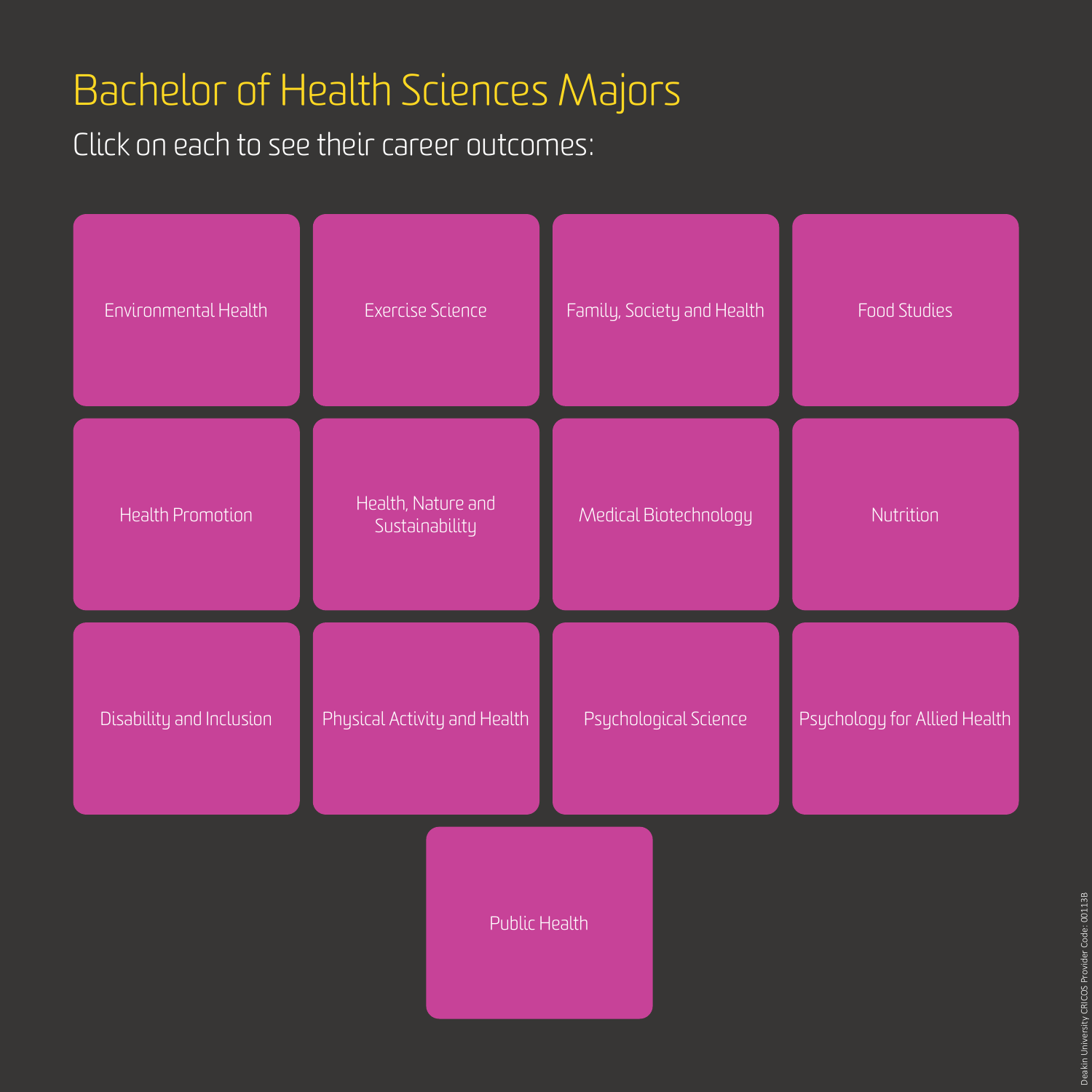#### <span id="page-2-0"></span>MA JOR AND MINOR

### Disability and Inclusion

Offered at Burwood and Cloud

### **When you graduate**, you may find yourself in roles such as:

**With accreditation** and/or further study, graduates may move into roles such as:

- Adaptive Technology Assessor
- Inclusion Professional
- Disability Support Officer
- Disability Advocate
- Human Rights Advocate
- Policy Development Officer
- Service Assessor
- Policy Coordinator
- Program Manager
- Service Coordinator
- Research Manager

- Health Promotion
- Physical Activity and Health
- Psychological Science
- Psychology for Allied Health
- Family, Society and Health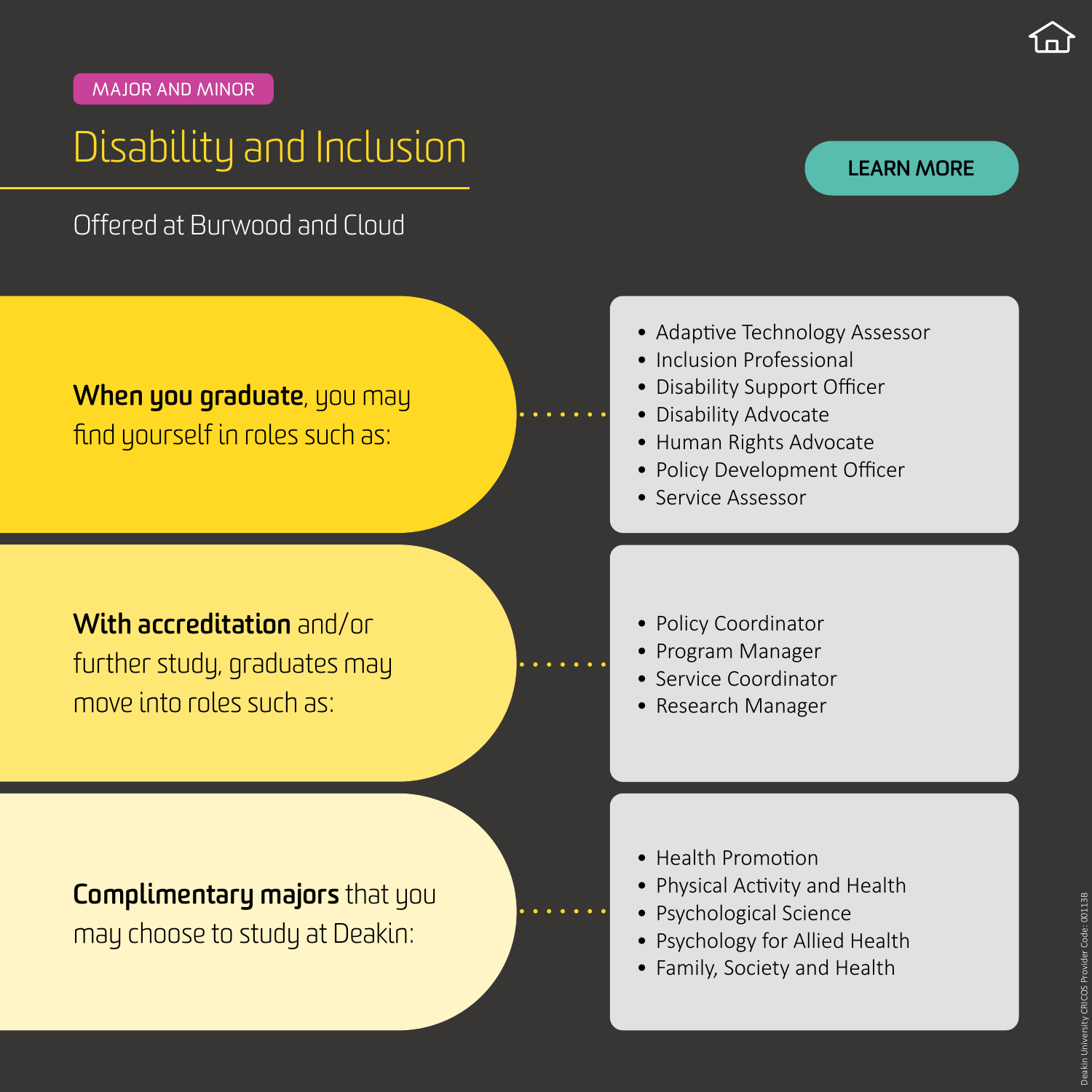## <span id="page-3-0"></span>Environmental Health

Offered at Burwood and Waurn Ponds

### **When you graduate**, you may find yourself in roles such as:

**With accreditation** and/or further study, you may end up in roles such as:

**Complimentary majors** that you may choose to study at Deakin:

- Agricultural Technician
- Food Safety Auditor
- Food Safety Officer
- Liaison Officer
- Medical Laboratory Technician
- Occupational Health Safety Adviser
- Safety Inspector
- Conservation Officer
- Environmental Consultant
- Environmental Health Officer
- Environmental Research Scientist
- Health Practice Manager
- Laboratory Manager
- OH&S Officer
- Food studies
- Health, Nature and Sustainability
- Health Promotion
- Medical Biotechnology
- Public Health

#### **[LEARN MORE](https://www.deakin.edu.au/courses/major/environmental-health-bachelor-health-sciences)**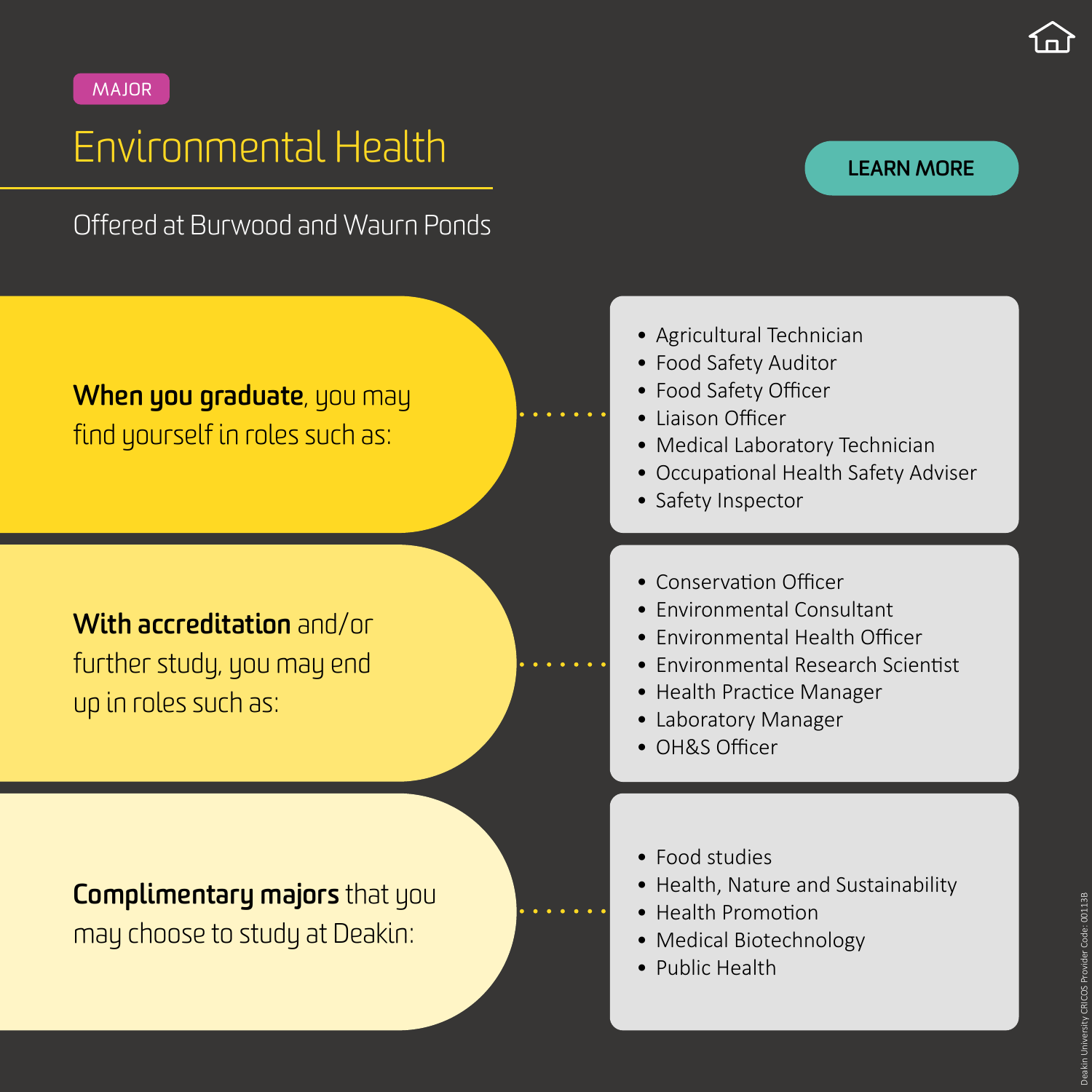## <span id="page-4-0"></span>Exercise Science

#### **[LEARN MORE](https://www.deakin.edu.au/courses/major/exercise-science-bachelor-health-sciences)**

**When you graduate**, you may find yourself in roles such as: **With accreditation** and/or

Offered at Burwood, Waurn Ponds and Cloud

further study, you may end up in roles such as:

- Active Living Coordinator
- Children's Activities Coordinator
- Community Facilities and Recreation Officer
- Leisure and Lifestyle Coordinator
- Lifestyle and Community Coordinator
- Community Planner Sport and Recreation
- Fitness Instructor / Trainer
- Health Planning Coordinator
- Health Promotion Manager
- Exercise Physiologist
- Exercise Scientist / Researcher
- Disability and Inclusion
- Health Promotion
- Nutrition
- Physical Activity and Health
- Psychology for Allied Health
- Public Health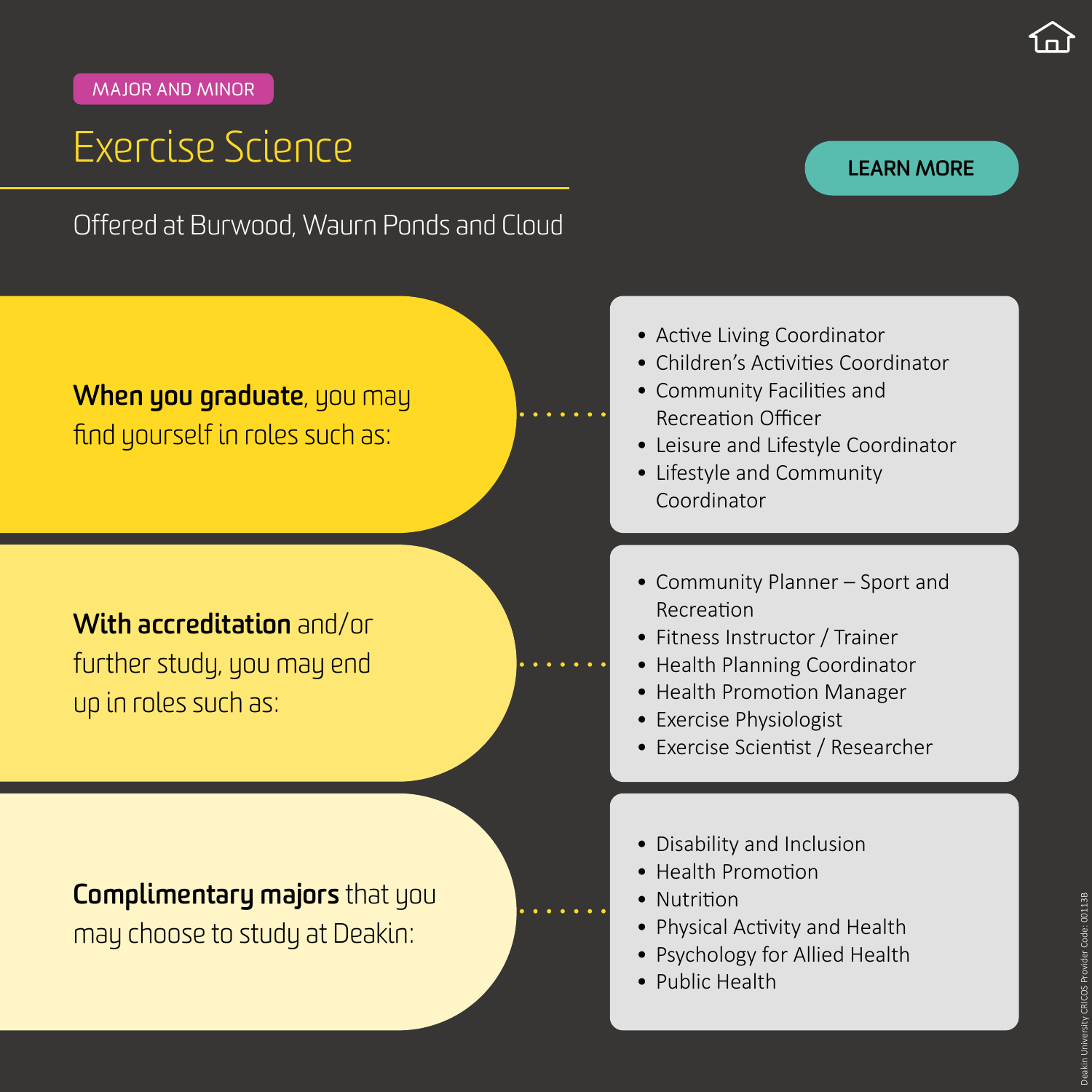## <span id="page-5-0"></span>Family, Society and Health

#### Offered at Burwood and online

#### **[LEARN MORE](https://www.deakin.edu.au/courses/major/family-society-and-health-bachelor-health-sciences)**



further study, you may end up in roles such as:

- Child/Family Welfare Officer
- Community Educator
- Community Health Promotion Officer
- Health Promotion Practitioner
- Program Facilitator
- Program Support Officer
- Community Health Promotion Coordinator
- Community Manager
- Engagement Manager
- Health Promotion Practitioner
- Disability and Inclusion
- Health Promotion
- Nutrition
- Physical Activity and Health
- Psychological Science
- Psychology for Allied Health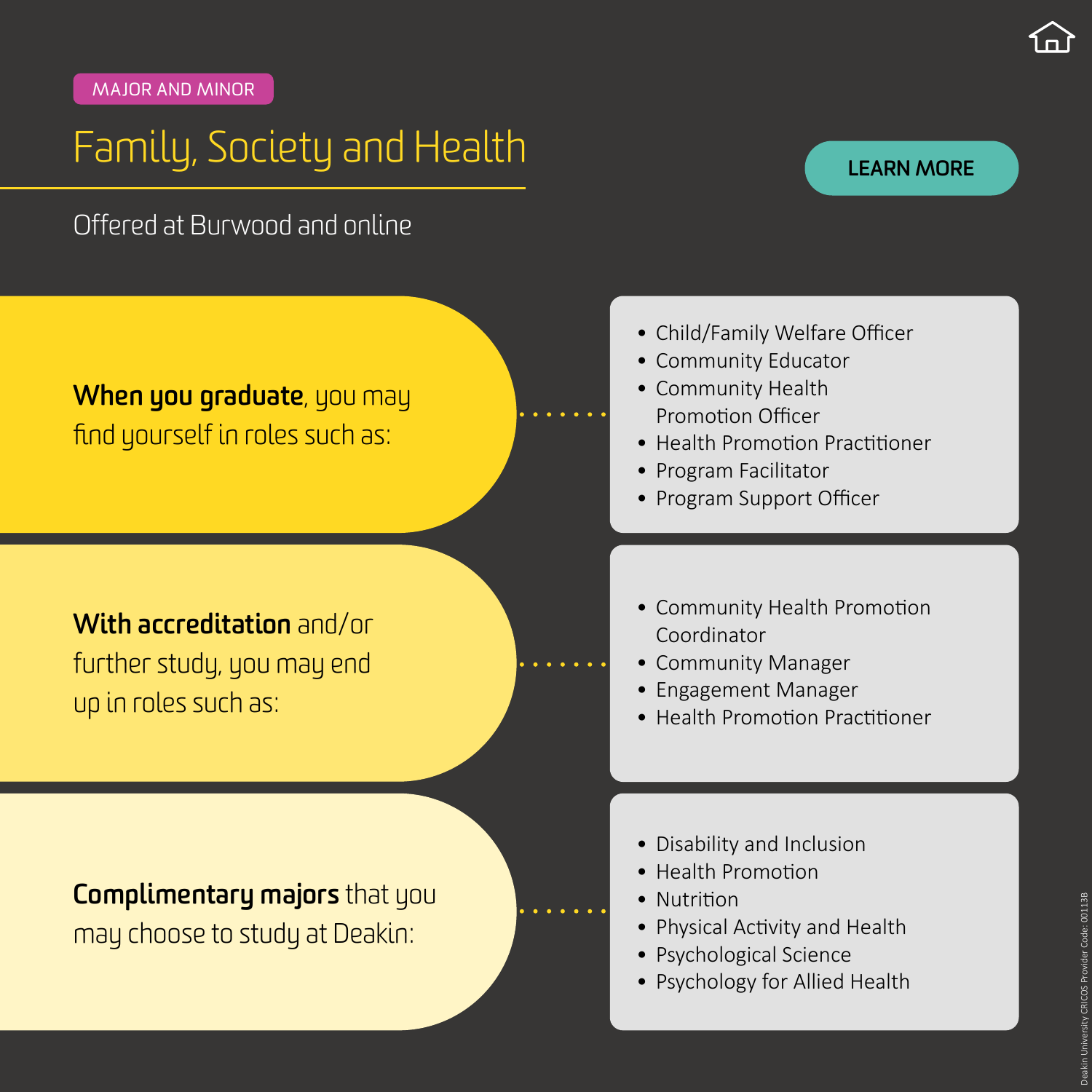## <span id="page-6-0"></span>Food Studies

Offered at Burwood

#### **[LEARN MORE](https://www.deakin.edu.au/courses/major/food-studies-bachelor-health-sciences)**

### **When you graduate**, you may find yourself in roles such as:

### **With accreditation** and/or further study, you may end up in roles such as:

- Consumer and Sensory Assistant
- Marketing and Sales Assistant
- Product Developer
- Quality Assurance Manager
- Research Assistant
- Lead Researcher
- Lecturer
- Marketing and Sales Manager
- Project Manager
- Research and Development Manager
- Regulatory Compliance Officer
- Environmental Health
- Food Studies
- Health Promotion
- Medical Biotechnology
- Nutrition
- Public Health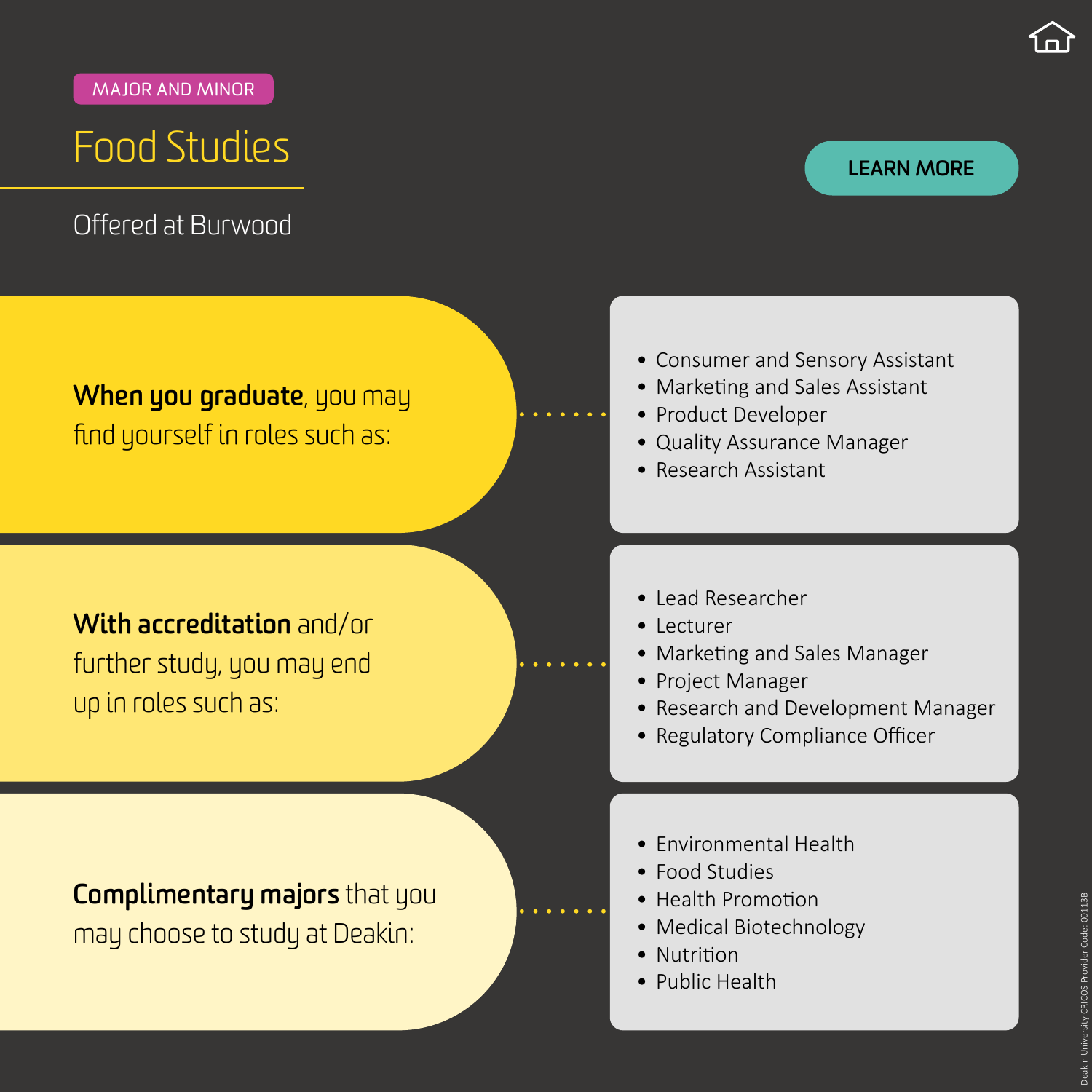## <span id="page-7-0"></span>Health Promotion

#### **[LEARN MORE](https://www.deakin.edu.au/courses/major/health-promotion-bachelor-health-sciences)**

Offered at Burwood, Waurn Ponds and online

### **When you graduate**, you may find yourself in roles such as:

### **With accreditation** and/or further study, you may end up in roles such as:

- Community Educator
- Health Promotion Officer
- Health Promotion Practitioner
- Health Researcher
- Program Facilitator / Evaluator
- Social Planning Officer
- Women's Health Officer
- Community Development Coordinator
- Health Policy Developer
- Health Promotion Practitioner
- Program Development Coordinator
- Disability and Inclusion
- Environmental Health
- Family, Society and Health
- Health, Nature and Sustainability
- Nutrition
- Physical Activity and Health
- Public Health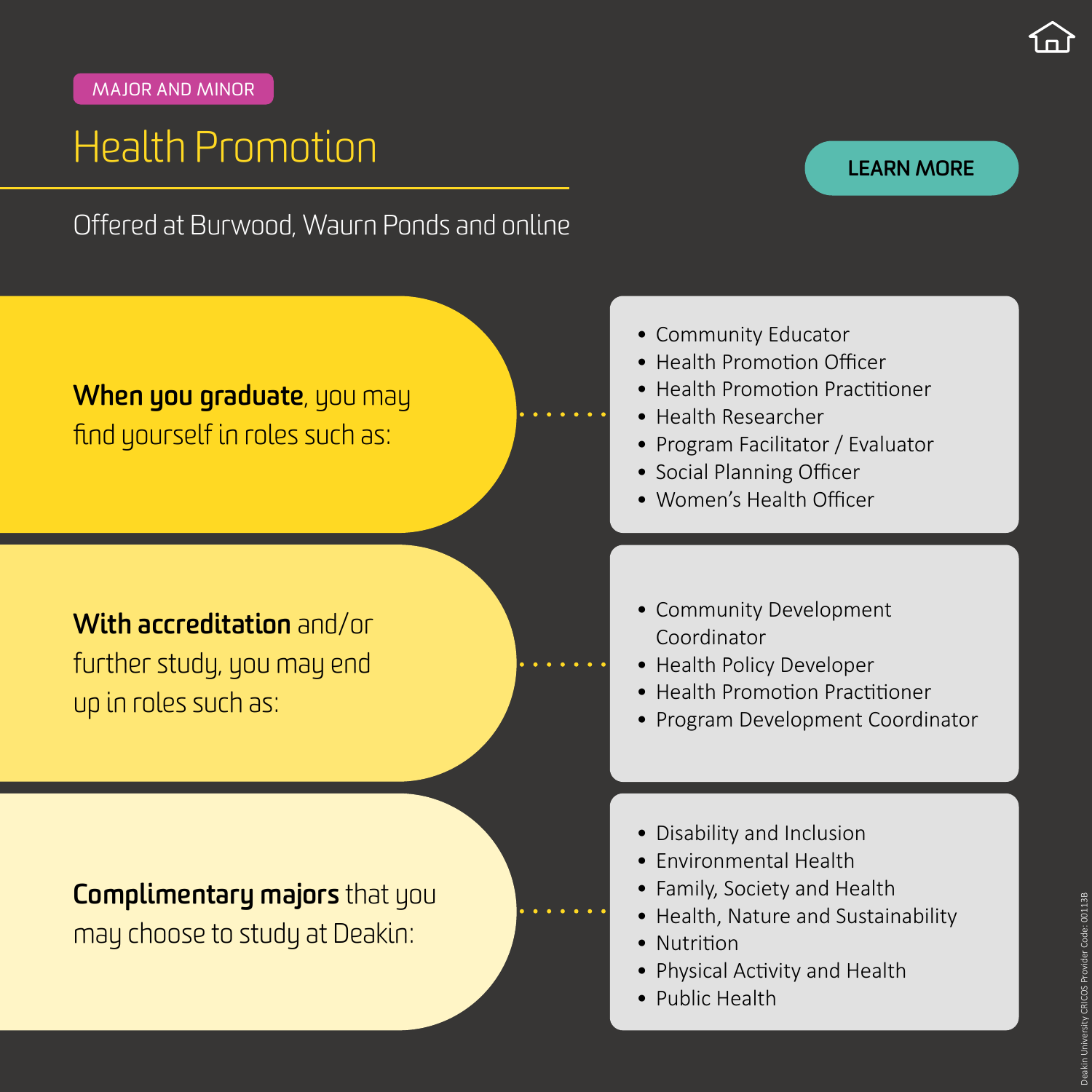MA JOR AND MINOR – CONTINUING STUDENTS ONLY

## Health and Sustainability

Offered at Burwood

#### **[LEARN MORE](https://www.deakin.edu.au/courses/major/health-and-sustainability-bachelor-health-sciences)**

### **When you graduate**, you may find yourself in roles such as:

### **With accreditation** and/or further study, you may end up in roles such as:

- Community Educator
- Community Health Promotion Officer
- Health Promotion Officer
- Indigenous Project Officer
- Program Facilitator
- Program Support Officer
- Sustainability Officer
- Business Resilience Officer
- Community Health Promotion Coordinator
- Facilitators Nature Stewards
- Health Promotion Manager
- Strategic Planner (Environment)
- Sustainability Engagement Manager
- Disability and Inclusion
- Environmental Health
- Health Promotion
- Nutrition
- Physical Activity and Health
- Psychological Science
- Psychology for Allied Health
- Public Health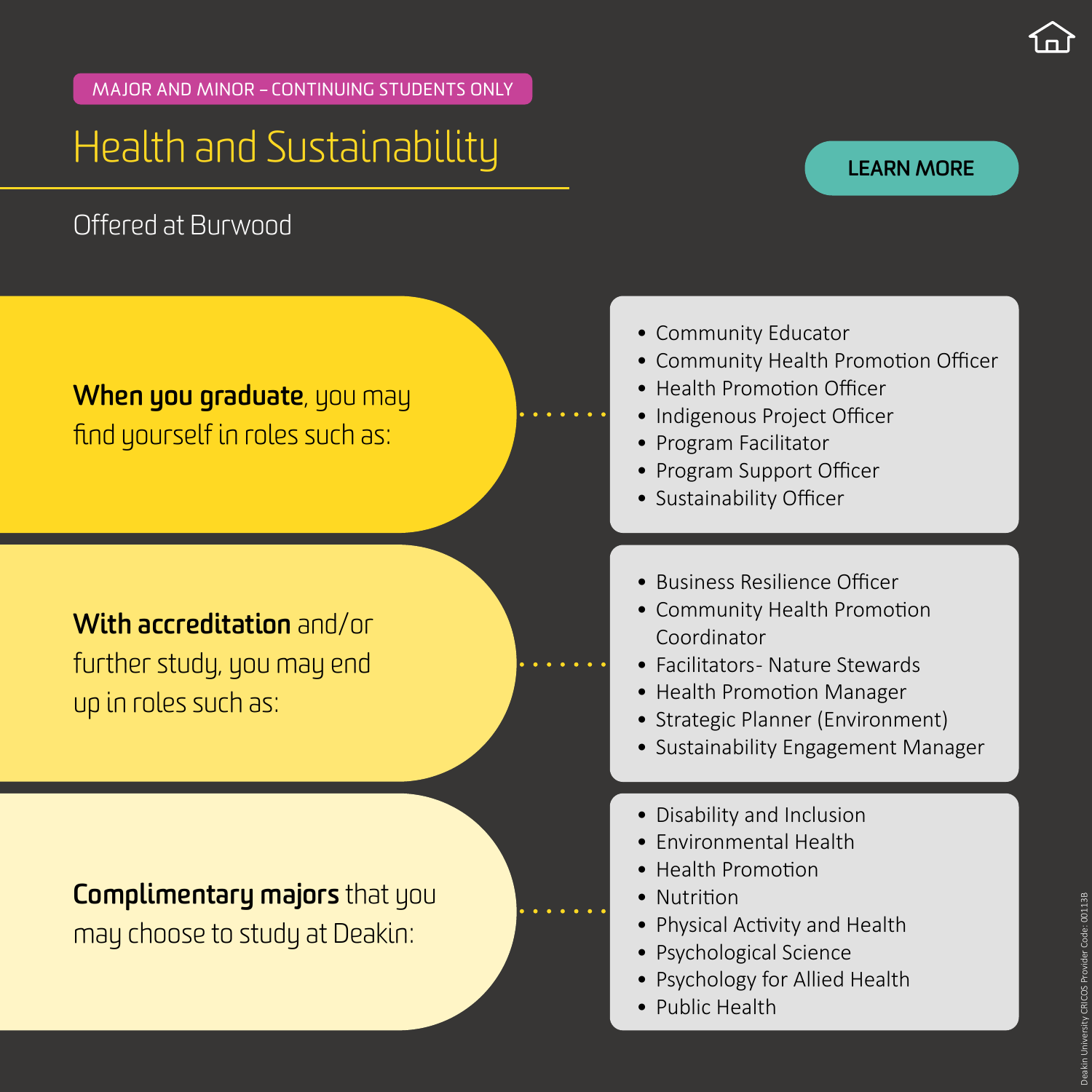## <span id="page-9-0"></span>Health, Nature and Sustainability

#### **[LEARN MORE](https://www.deakin.edu.au/courses/major/health-nature-and-sustainability-bachelor-health-sciences)**

Offered at Burwood and online

### **When you graduate**, you may find yourself in roles such as:

### **With accreditation** and/or further study, you may end up in roles such as:

- Community Educator
- Community Health Promotion Officer
- Health Promotion Officer
- Indigenous Project Officer
- Program Facilitator
- Program Support Officer
- Sustainability Officer
- Business Resilience Officer
- Community Health Promotion Coordinator
- Facilitators Nature Stewards
- Health Promotion Manager
- Strategic Planner (Environment)
- Sustainability Engagement Manager
- Disability and Inclusion
- Environmental Health
- Health Promotion
- Nutrition
- Physical Activity and Health
- Psychological Science
- Psychology for Allied Health
- Public Health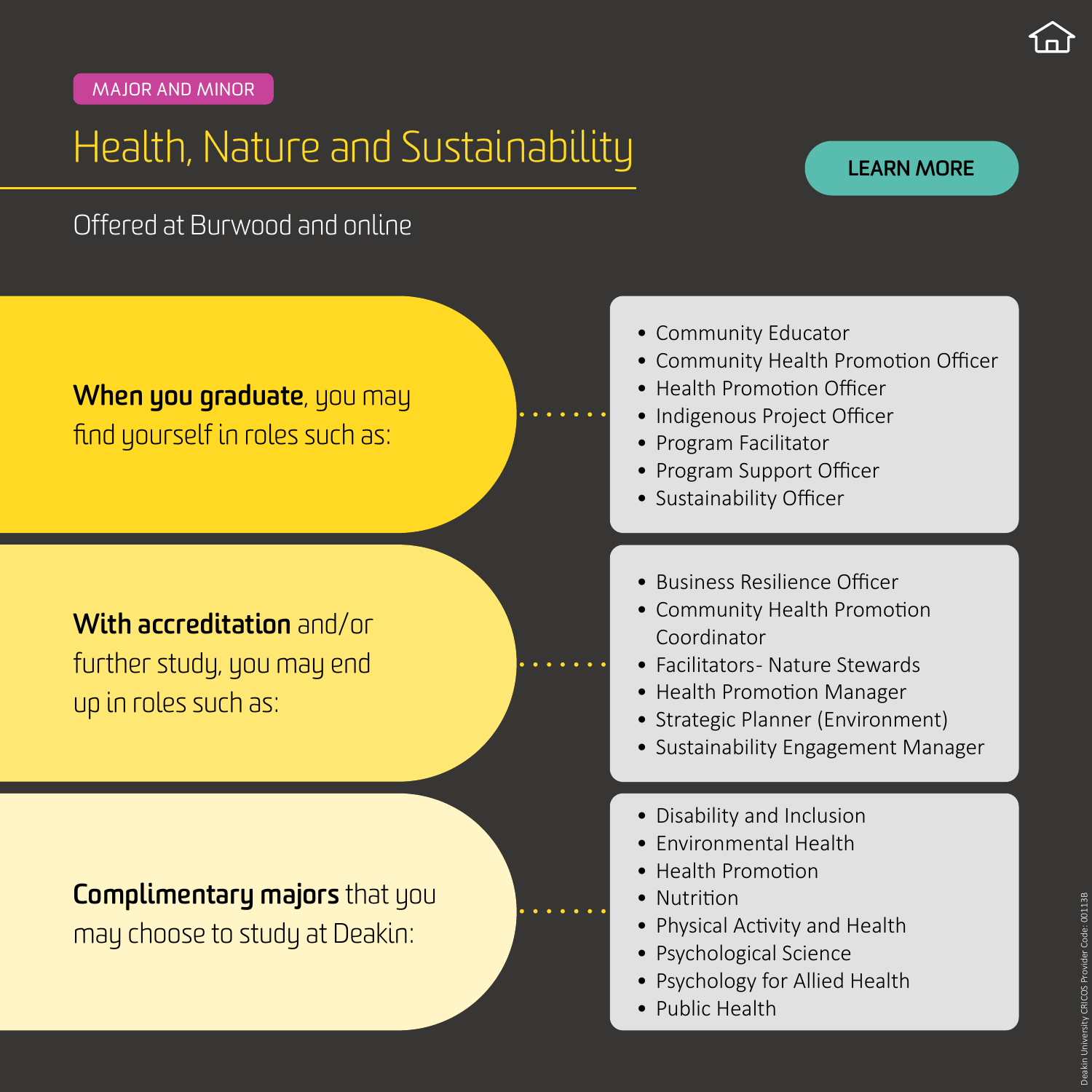## <span id="page-10-0"></span>Medical Biotechnology

Offered at Burwood and Waurn Ponds

#### **[LEARN MORE](https://www.deakin.edu.au/courses/major/medical-biotechnology-bachelor-health-sciences)**

**When you graduate**, you may find yourself in roles such as:

- Life Scientist
- Microbiologist
- Research Assistant

**With accreditation** and/or further study, you may end up in roles such as:

- Biomedical Engineer
- Medical Scientist
- Research Scientist

- Environmental Health
- Exercise Science
- Food Studies
- Health Promotion
- Nutrition
- Public Health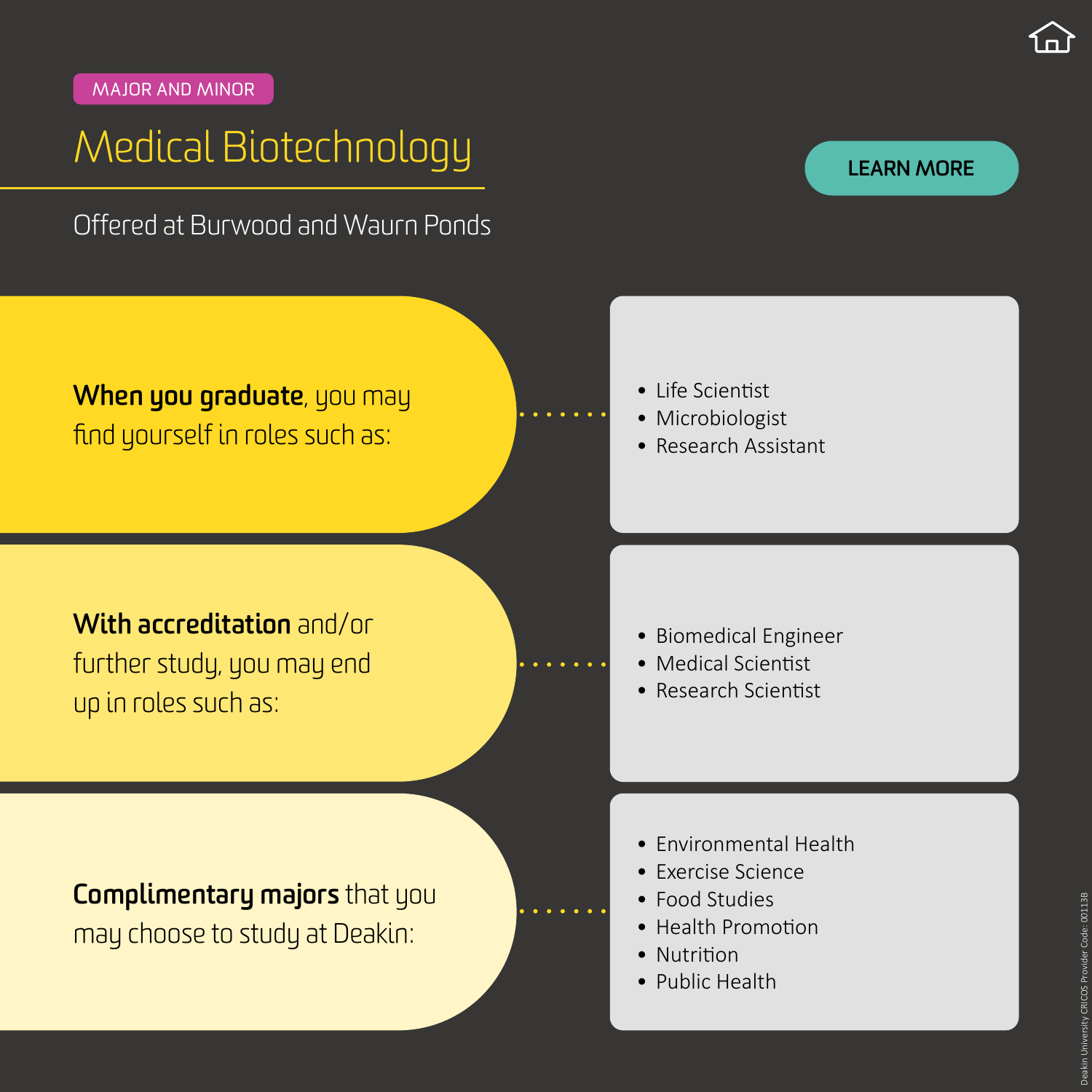may choose to study at Deakin:

## <span id="page-11-0"></span>Nutrition

#### **[LEARN MORE](https://www.deakin.edu.au/courses/major/nutrition-bachelor-health-sciences)**

Offered at Burwood, Waurn Ponds, Warrnambool and Cloud



- Food Studies
- Health Promotion
- Physical Activity and Health
- Psychological Science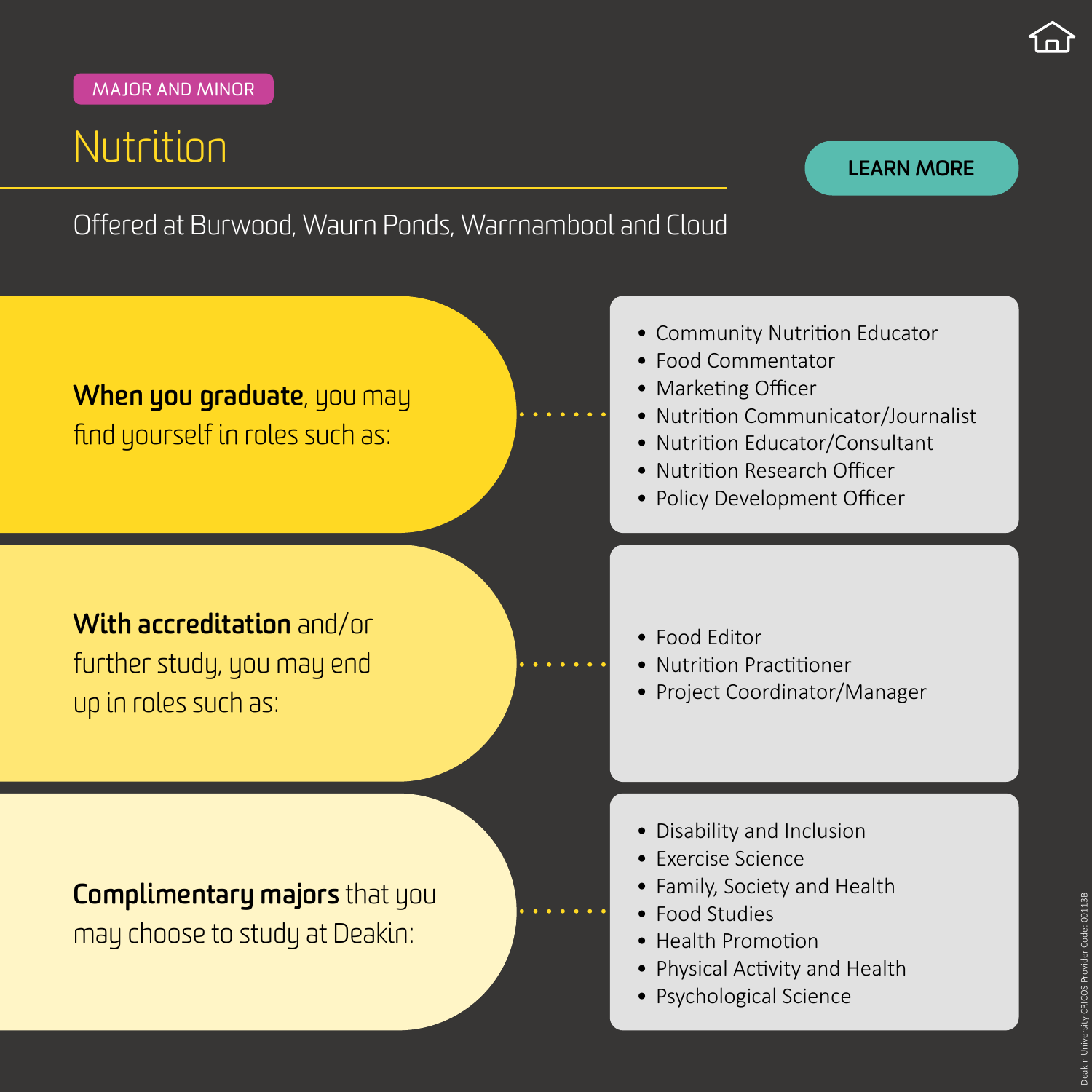<span id="page-12-0"></span>MA JOR AND MINOR

## Physical Activity and Health

#### **[LEARN MORE](https://www.deakin.edu.au/courses/major/exercise-science-bachelor-health-sciences)**

Offered at Burwood, Waurn Ponds and Cloud

### **When you graduate**, you may find yourself in roles such as:

### **With accreditation** and/or further study, you may end up in roles such as:

- Children's Activities Coordinator
- Community Recreation Planner
- Facilities Activation Officer
- Facilities and Recreation Officer
- Leisure and Lifestyle Coordinator
- Lifestyle and Community Coordinator
- Physical Activity Health Promotion **Officer**
- Community Planner Sport and Recreation
- Exercise Physiologist
- Health Promotion Manager
- Senior Health Promotion Officer
- Senior Project Officer
- Disability and Inclusion
- Exercise Science
- Health, Nature and Sustainability
- Health Promotion
- Nutrition
- Psychology for Allied Health
- Public Health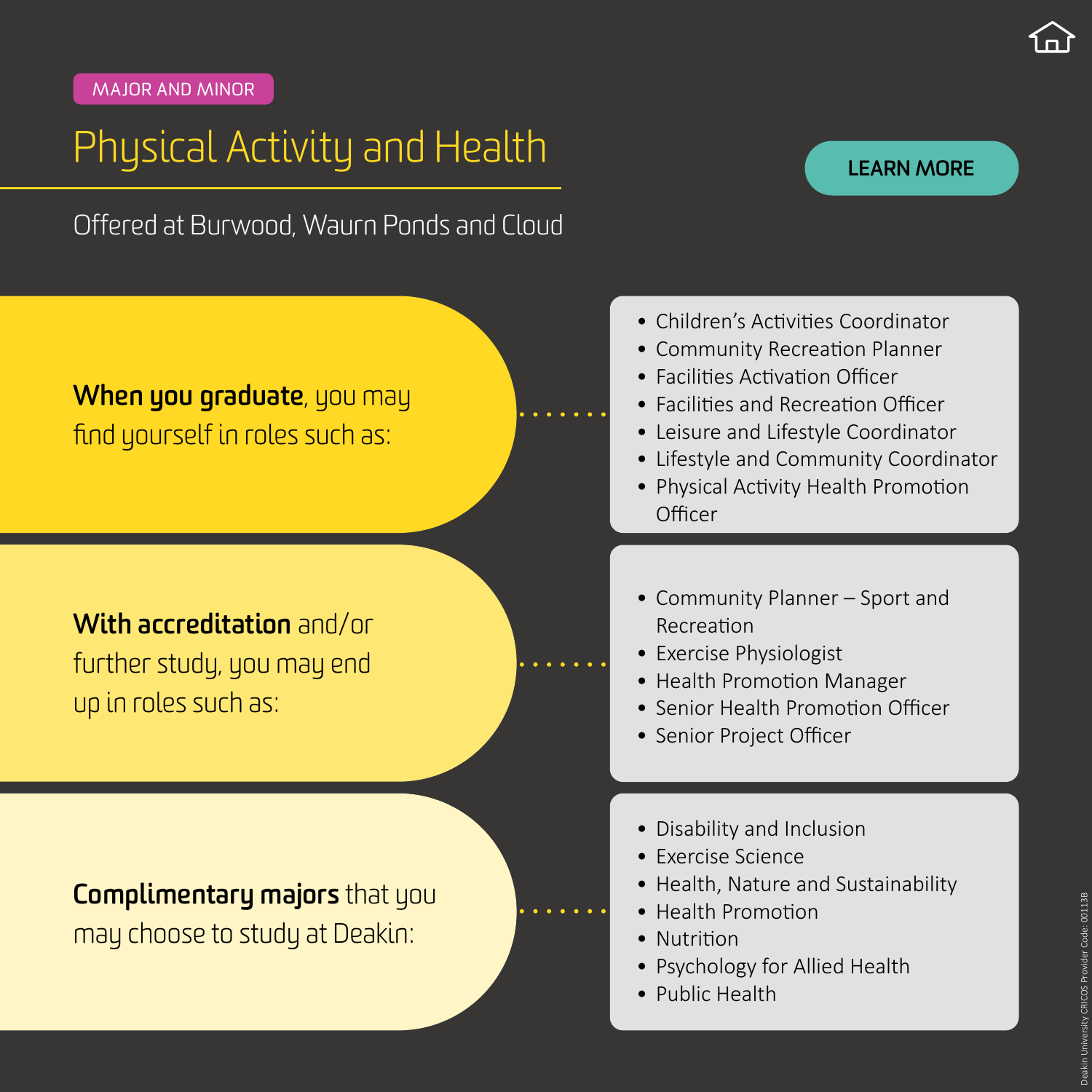## <span id="page-13-0"></span>Psychological Science

#### **[LEARN MORE](https://www.deakin.edu.au/courses/major/psychological-science-bachelor-health-sciences)**

Offered at Burwood, Waurn Ponds, Warrnambool and cloud



**With accreditation** and/or further study, you may end up in roles such as:

- Community Educator
- Counsellor
- Disability Support Officer
- Government/Policy Officer
- Program Support Officer/Facilitator
- Public Relations/Marketing/Human Resources Officer
- Clinical Psychologist
- General Psychologist
- Health Psychologist
- Neuropsychologist
- Researcher / Academic Psychologist

- Disability and Inclusion
- Family, Society and Health
- Physical Activity and Health
- Psychology for Allied Health
- Public Health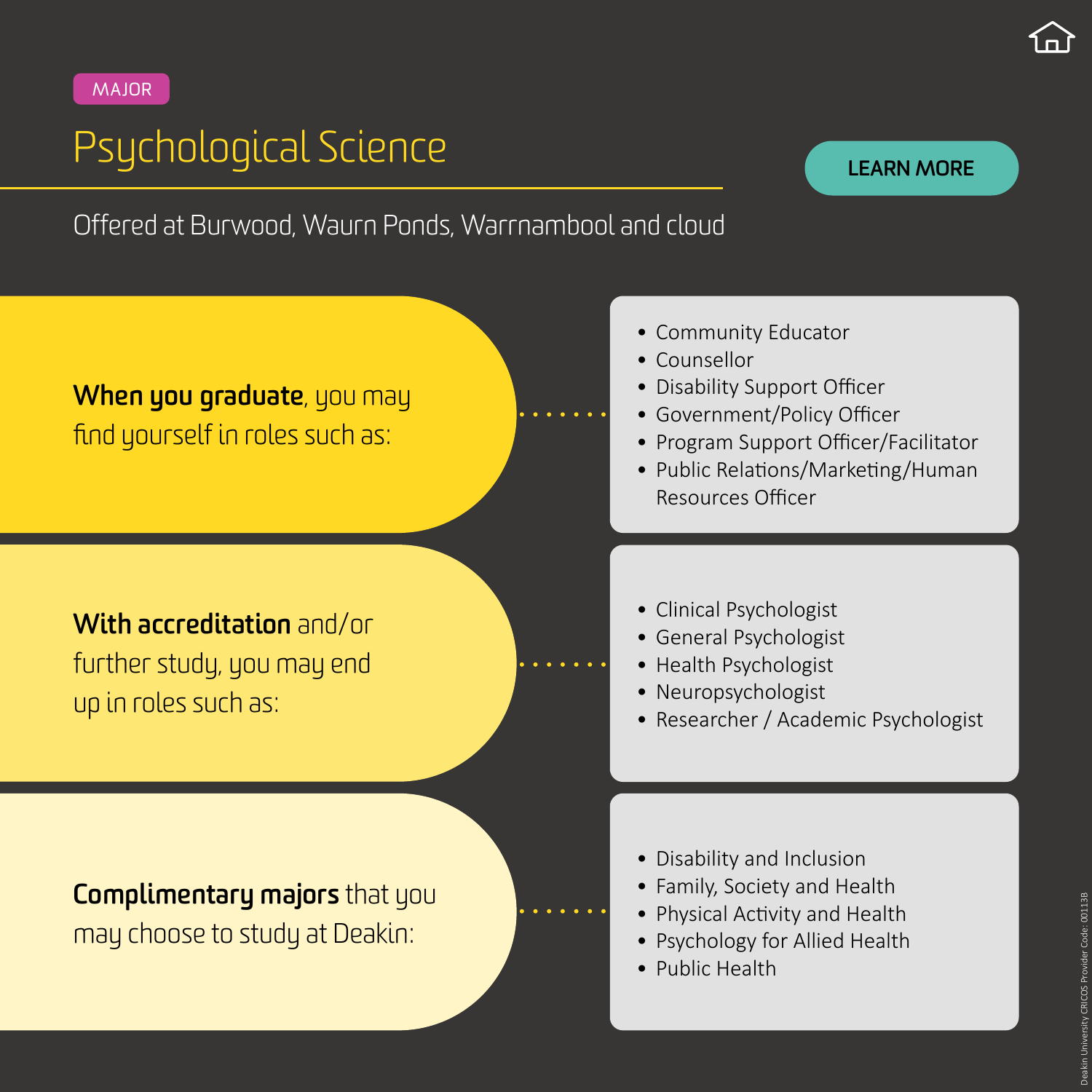## <span id="page-14-0"></span>Psychology for Allied Health

#### **[LEARN MORE](https://www.deakin.edu.au/courses/major/psychology-for-allied-health-bachelor-health-sciences)**

Offered at Burwood, Waurn Ponds, Warrnambool and cloud



**With accreditation** and/or further study, you may end up in roles such as:

- Community Educator
- Counsellor
- Disability Support Officer
- Government/Policy Officer
- Program Support Officer/Facilitator
- Public Relations/Marketing/Human Resources Officer
- Community Health Promotion Coordinator
- Community Manager
- Counsellor/Therapist
- Engagement Manager
- Health Promotion Practitioner
- Life Coach
- Disability and Inclusion
- Family, Society and Health
- Physical Activity and Health
- Psychological Science
- Public Health